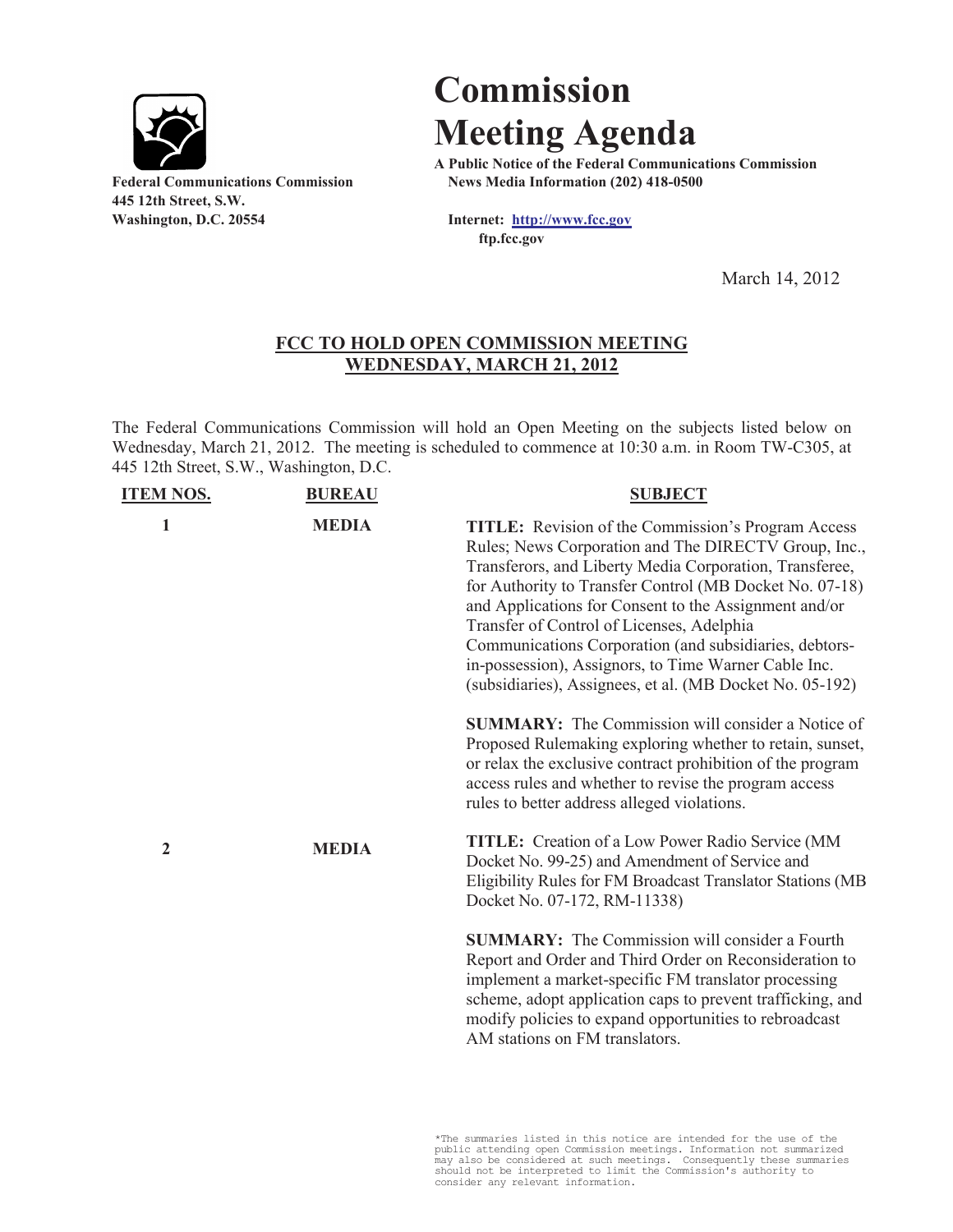**COMMUNICATIONS**

**3 MEDIA TITLE:** Creation of a Low Power Radio Service (MM Docket No. 99-25)

> **SUMMARY:** The Commission will consider a Fifth Report and Order, Fourth Further Notice of Proposed Rulemaking and Fourth Order on Reconsideration regarding proposals to implement the Local Community Radio Act and to strengthen the LPFM service, including second adjacent channel waiver procedures, interference remediation requirements, and modification of eligibility, ownership, and selection standards.

> **TITLE:** Promoting Interoperability in the 700 MHz Commercial Spectrum and Interoperability of Mobile User Equipment Across Paired Commercial Spectrum Blocks in the 700 MHz Band (RM-11592)

> **SUMMARY:** The Commission will consider a Notice of Proposed Rulemaking concerning the potential for harmful interference to Lower 700 MHz B and C Block operations if the Lower 700 MHz Band were interoperable and whether, if such interference exists, it can be reasonably mitigated. The NPRM also seeks comment on the best course of action should the Commission determine that interoperability would cause limited or no harmful interference to Lower 700 MHz B and C Block licensees, or that such interference can be reasonably mitigated.

**TITLE:** Service Rules for Advanced Wireless Services in the 2000-2020 MHz and 2180-2200 MHz Bands; Fixed and Mobile Services in the Mobile Satellite Service Bands at 1525-1559 MHz and 1626.5-1660.5 MHz,1610-1626.5 MHz and 2483.5-2500 MHz 2000-2020 MHz and 2180- 2200 MHz (ET Docket No. 10-142) and Service Rules for Advanced Wireless Services in the 1915-1920 MHz, 1995-2000 MHz, 2020-2025 MHz and 2175-2180 MHz Bands (WT Docket No. 04-356)

**SUMMARY:** The Commission will consider a Notice of Proposed Rulemaking and Notice of Inquiry proposing service, technical, assignment, and licensing rules for flexible terrestrial use of spectrum currently assigned to the Mobile Satellite Service (MSS) in the 2 GHz band. And an alternative band plan involving additional spectrum at 1695-1710 MHz that the National Telecommunications and Information Administration (NTIA) has proposed to reallocate from Federal to commercial use.

The meeting site is fully accessible to people using wheelchairs or other mobility aids. Sign language interpreters, open captioning, and assistive listening devices will be provided on site. Other reasonable accommodations for people with disabilities are available upon request. In your request, include a

**4 WIRELESS TELE-**

## **5 WIRELESS TELE-COMMUNICATIONS AND INTERNATIONAL**